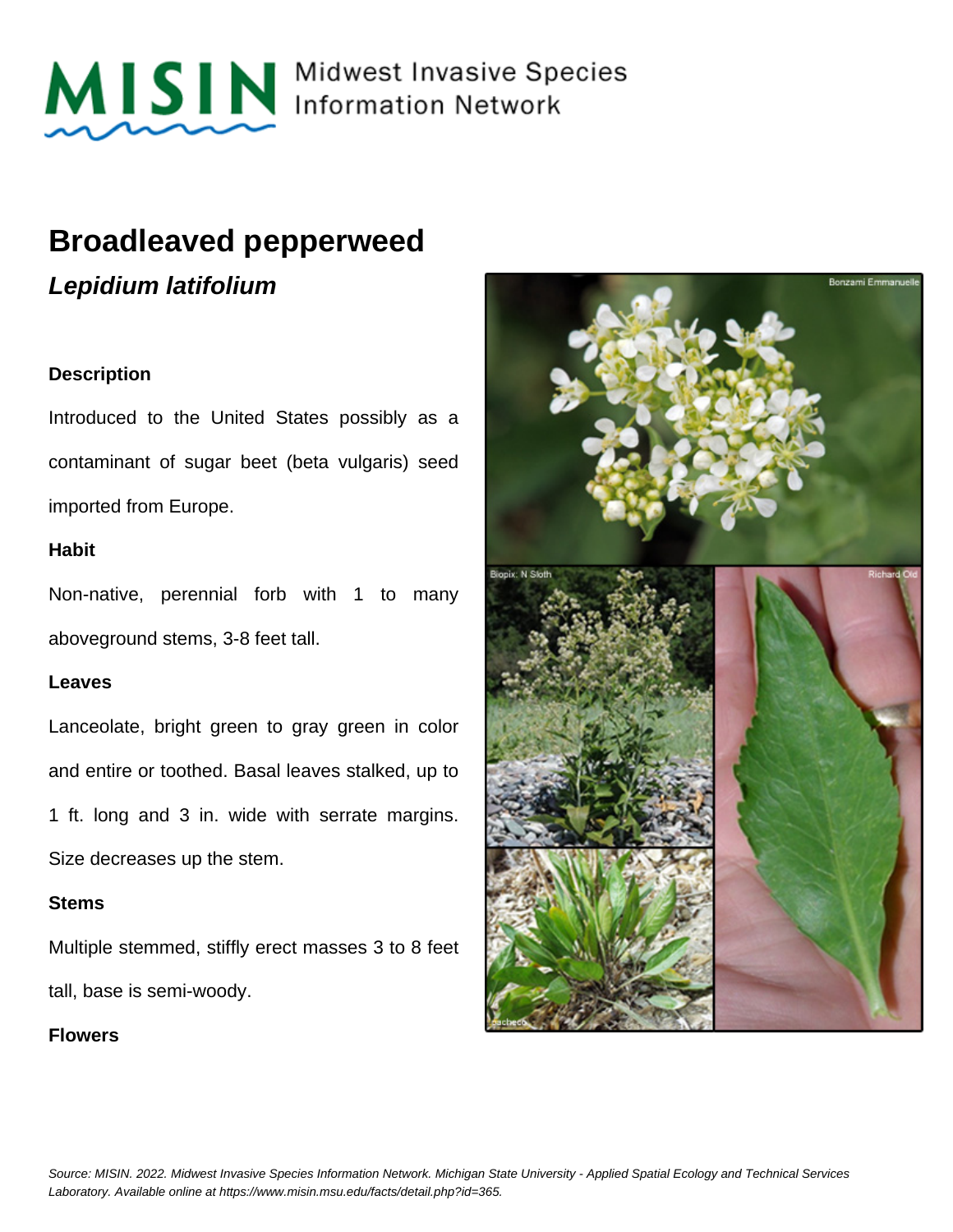

# MISIN Midwest Invasive Species

Abundant, small, white in color, 4-petaled; borne

in dense clusters near the stem tips.

### **Fruits and Seeds**

Small, flattened pods, 1/10th in. long containing 2 seeds (1 per chamber). Drop irregularly throughout winter.

### **Habitat**

Native to western Asia and southeastern Europe. Can be found in coastal wetlands, riverbanks, marshes, rangelands and roadsides.

### **Reproduction**

Mainly by clonal propagation from brittle rhizome-like roots that can grow up to 6 ft.

#### **Similar**

### **Monitoring and Rapid Response**

Difficult to control. Mowing and disking are not recommened. Small patches can be controlled by hand removal if repeated often for several years. Foliar application of Telar (selective herbicide) or Roundup (nonselective glyphosate herbicide) have been effective. Also, several herbivorous insects feed on the plant (Lygus spp.) as well as a white rust (Albugo sp.) infects large numbers of flowers and limits seed production.

#### **Credits**

The information provided in this factsheet was gathered from the U.S. Forest Service Weed of the Week 08-14-05. Individual species images that appear with a number in a black box are courtesy of